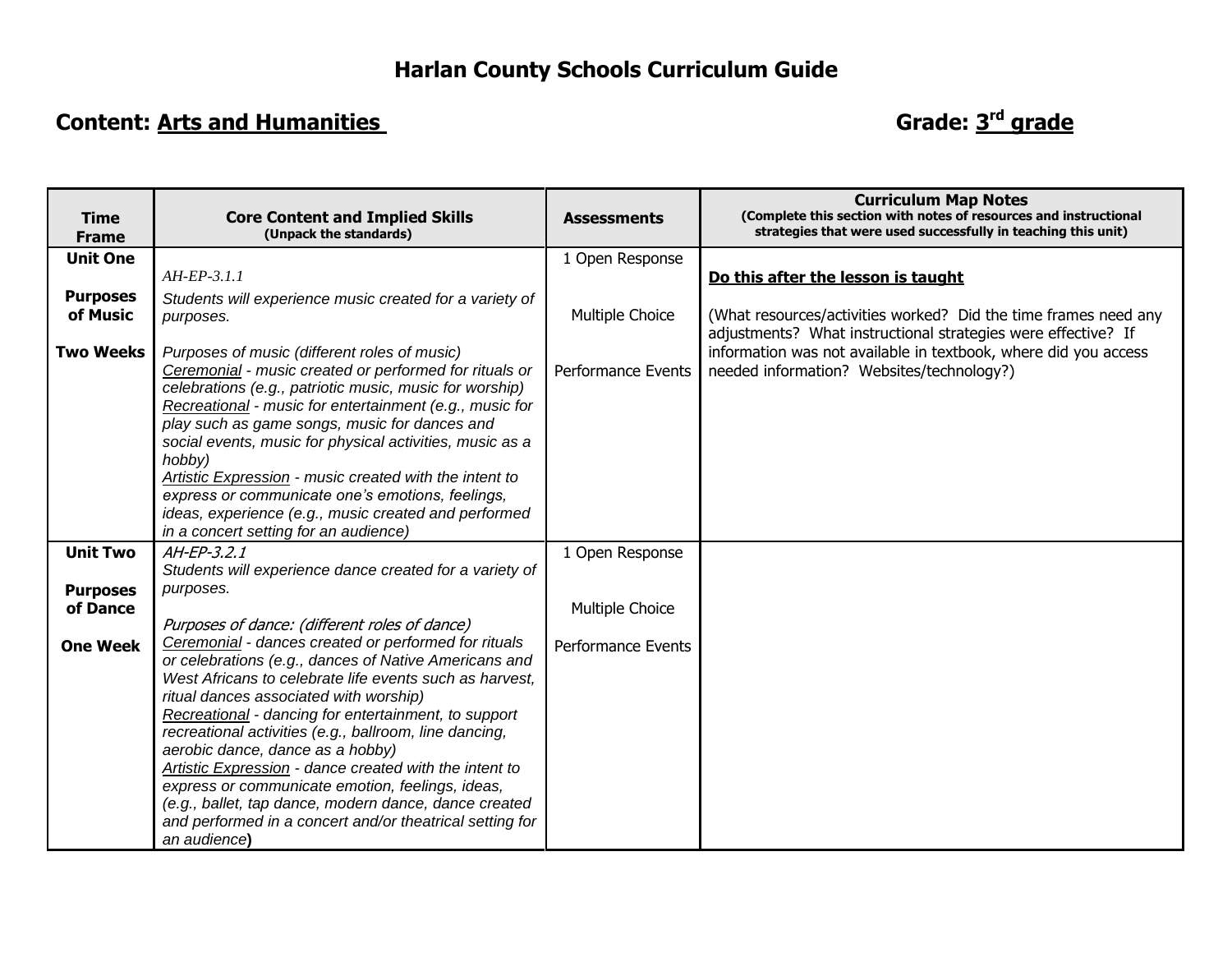| <b>Unit Three</b> | AH-EP-3.3.1                                                                                  | 1 Open Response           |                          |
|-------------------|----------------------------------------------------------------------------------------------|---------------------------|--------------------------|
|                   | Students will experience dramatic works created for a                                        |                           |                          |
| <b>Purposes</b>   | variety of purposes.                                                                         | Multiple Choice           |                          |
| of Drama          |                                                                                              |                           |                          |
|                   | Purposes of drama: (different roles of drama)<br>Sharing the human experience- to express or | Performance Events        |                          |
| <b>One Week</b>   | communicate emotion, feelings, ideas, information                                            |                           |                          |
|                   | through dramatic works (e.g. storytelling, role playing,                                     |                           |                          |
|                   | narrative works)                                                                             |                           |                          |
|                   | Passing on tradition and culture- to express or                                              |                           |                          |
|                   | communicate feelings, ideas, information (e.g.,                                              |                           |                          |
|                   | narrative, storytelling, folktales, myths and legends)                                       |                           |                          |
|                   | Recreational: drama for entertainment (e.g.,                                                 |                           |                          |
|                   | drama/theatre as a hobby)                                                                    |                           |                          |
|                   | Artistic Expression - drama created with the intent to                                       |                           |                          |
|                   | express or communicate emotion, feelings, ideas,                                             |                           |                          |
|                   | information (e.g., dramatic works created and                                                |                           |                          |
|                   | performed by actors in a threatrical setting for an<br>audience)                             |                           |                          |
| <b>Unit Four</b>  | AH-EP-3.3.1                                                                                  | 1 Open Response           | Art Prints:              |
|                   | Students will experience visual arts created for a                                           |                           |                          |
| <b>Purposes</b>   | variety of purposes.                                                                         | Multiple Choice           |                          |
| of Visual         |                                                                                              |                           |                          |
| Art               | Purposes of drama/theatre: (different roles of art)                                          | <b>Performance Events</b> |                          |
|                   | Ceremonial - ritual, celebration, artworks created to                                        |                           |                          |
| <b>One Week</b>   | support worship ceremonies (e.g., ceremonial masks)                                          |                           |                          |
|                   | Artistic expression - artwork to express or                                                  |                           |                          |
|                   | communicate emotion, ideas, feelings (e.g., for self-                                        |                           |                          |
|                   | expression, to decorate or beautify objects)                                                 |                           |                          |
|                   | Narrative - Artworks that tell stories, describe and                                         |                           |                          |
|                   | illustrate experiences, or communicate ideas or                                              |                           |                          |
|                   | information, art to document important or historical                                         |                           |                          |
|                   | events (e.g., Native American totem poles, cave and<br>wall paintings)                       |                           |                          |
|                   | Functional - artistic objects used in everyday life (e.g.,                                   |                           |                          |
|                   | pottery, quilts, baskets.)                                                                   |                           |                          |
| <b>Unit Five</b>  | AH-EP-1.1.1                                                                                  | 3 Open Response           |                          |
|                   | Students will begin to recognize and identify elements                                       | Questions                 | <b>KET Music Toolkit</b> |
| <b>Structures</b> | of music using musical terminology.                                                          |                           |                          |
| in Music          |                                                                                              |                           |                          |
|                   | Elements of music:                                                                           |                           |                          |
| <b>Five weeks</b> | Rhythm - bar lines, measures, (whole notes, half notes,                                      |                           |                          |
|                   | quarter notes (aurally and visually)                                                         | Multiple Choice           |                          |
|                   | Tempo - steady beat, slower, faster (aurally)                                                |                           |                          |
|                   | Melody - notes, lines and spaces on treble clef (visually)                                   |                           |                          |
|                   | Harmony – rounds and simple 2-part songs (aurally),                                          | Creating and              |                          |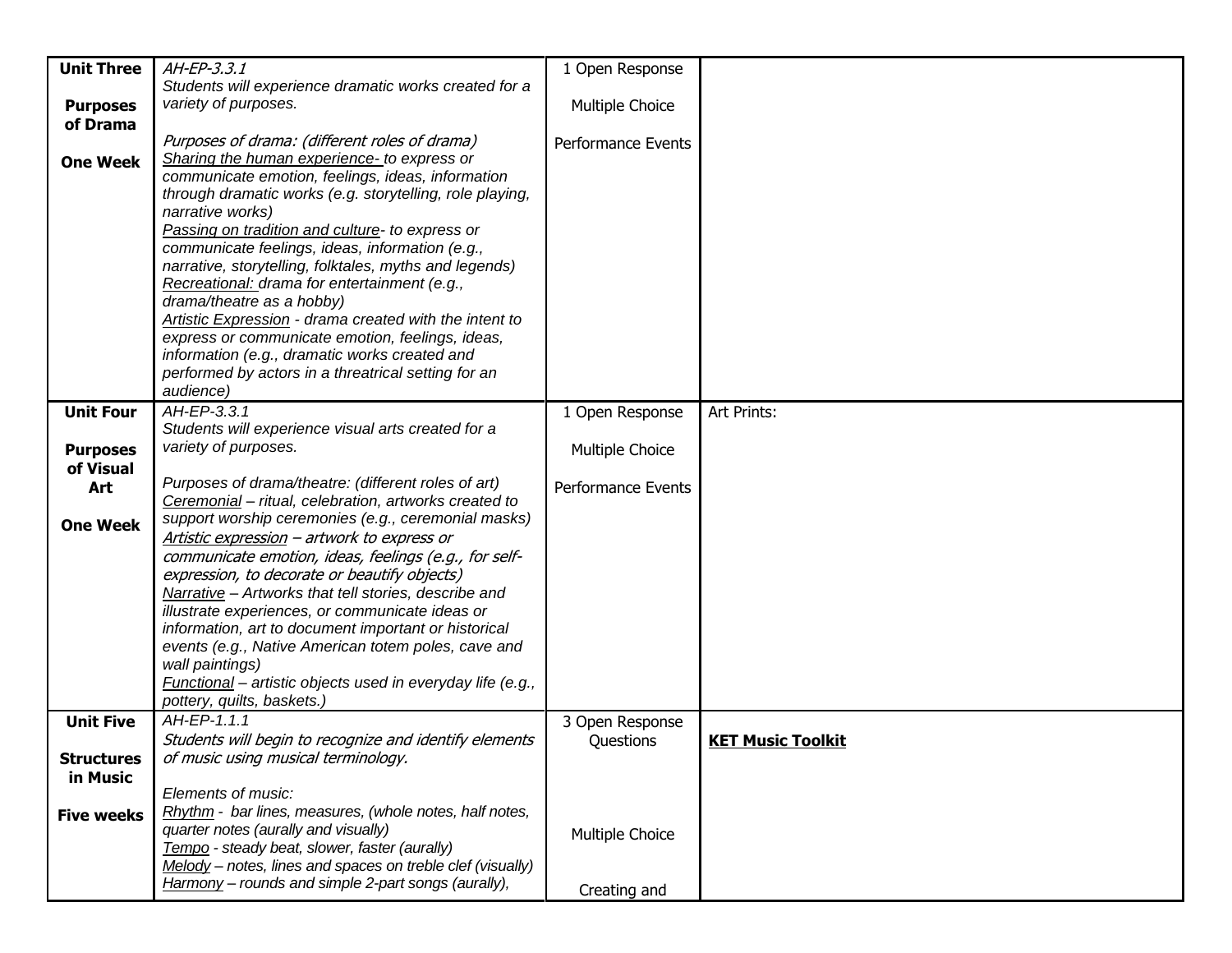|                   | songs are major or minor (aurally)                        | performing         |                          |
|-------------------|-----------------------------------------------------------|--------------------|--------------------------|
|                   | Form - call and response form, AB form and ABA form       | opportunities      |                          |
|                   | (aurally)                                                 |                    |                          |
|                   | Timbre (tone color) - recognize different qualities of    |                    |                          |
|                   | musical sounds, instruments by family - brass,            | Critique           |                          |
|                   | woodwind, string, percussion, (aurally and visually) and  |                    |                          |
|                   | human voices (aurally)                                    |                    |                          |
|                   | Dynamics - soft, loud (aurally)                           | Presentations      |                          |
|                   |                                                           |                    |                          |
|                   | AH-EP-1.1.2                                               | Response Journal   |                          |
|                   |                                                           |                    |                          |
|                   | Students will identify various styles of music            |                    |                          |
|                   | (spirituals, game songs, folk songs, work songs,          |                    |                          |
|                   | Iullabies, patriotic, bluegrass).                         |                    |                          |
| Unit 6            |                                                           | 1 Open Response    |                          |
|                   | $AH-EP-1.2.1$                                             | Questions          | <b>KET Dance Toolkit</b> |
| <b>Structures</b> | Students will observe dance/movement and describe         |                    |                          |
| in Dance          | elements and movements using dance terminology.           | Multiple Choice    |                          |
|                   |                                                           |                    |                          |
| <b>Two Weeks</b>  | Elements of dance:                                        | Presentation       |                          |
|                   |                                                           |                    |                          |
|                   | Space - direction of dance movements (forward,            |                    |                          |
|                   | backward, right, left, up, down), pathway (straight,      |                    |                          |
|                   | curved, zigzag), levels (high, middle, low), shape        |                    |                          |
|                   | (individual and group shapes)                             |                    |                          |
|                   | Time (tempo) - dance movements that follow a              | Critique           |                          |
|                   | steady beat or move faster or slower                      |                    |                          |
|                   | Force - dance movements that use more or less             | Error! Not a valid |                          |
|                   | energy (e.g., gentle movements versus strong              | link.              |                          |
|                   | movements)                                                |                    |                          |
|                   |                                                           | Performance Events |                          |
|                   | Dance Form - beginning, middle, end                       |                    |                          |
|                   |                                                           |                    |                          |
|                   | AH-EP-1.2.2                                               |                    |                          |
|                   | Students will observe, define and describe locomotor      |                    |                          |
|                   | (e.g., walk, run, skip, gallop) and nonlocomotor (e.g.,   |                    |                          |
|                   | bend, stretch, twist, swing) movements                    |                    |                          |
|                   |                                                           |                    |                          |
| Unit 7            |                                                           | 1 Open Response    |                          |
|                   | $AH-EP-1.3.1$                                             | Questions          |                          |
| <b>Structures</b> |                                                           |                    | <b>KET Drama Toolkit</b> |
|                   | Students will observe dramatic productions and            |                    |                          |
| in Drama          | describe literary elements, technical elements and/or     | Multiple Choice    |                          |
|                   | performance elements using drama/theatre                  |                    |                          |
| <b>Two Weeks</b>  | terminology                                               | Presentation       |                          |
|                   |                                                           |                    |                          |
|                   |                                                           | Critique           |                          |
|                   | Elements of drama:                                        |                    |                          |
|                   | Literary elements - Script, Story line (plot), Character, | Performance Events |                          |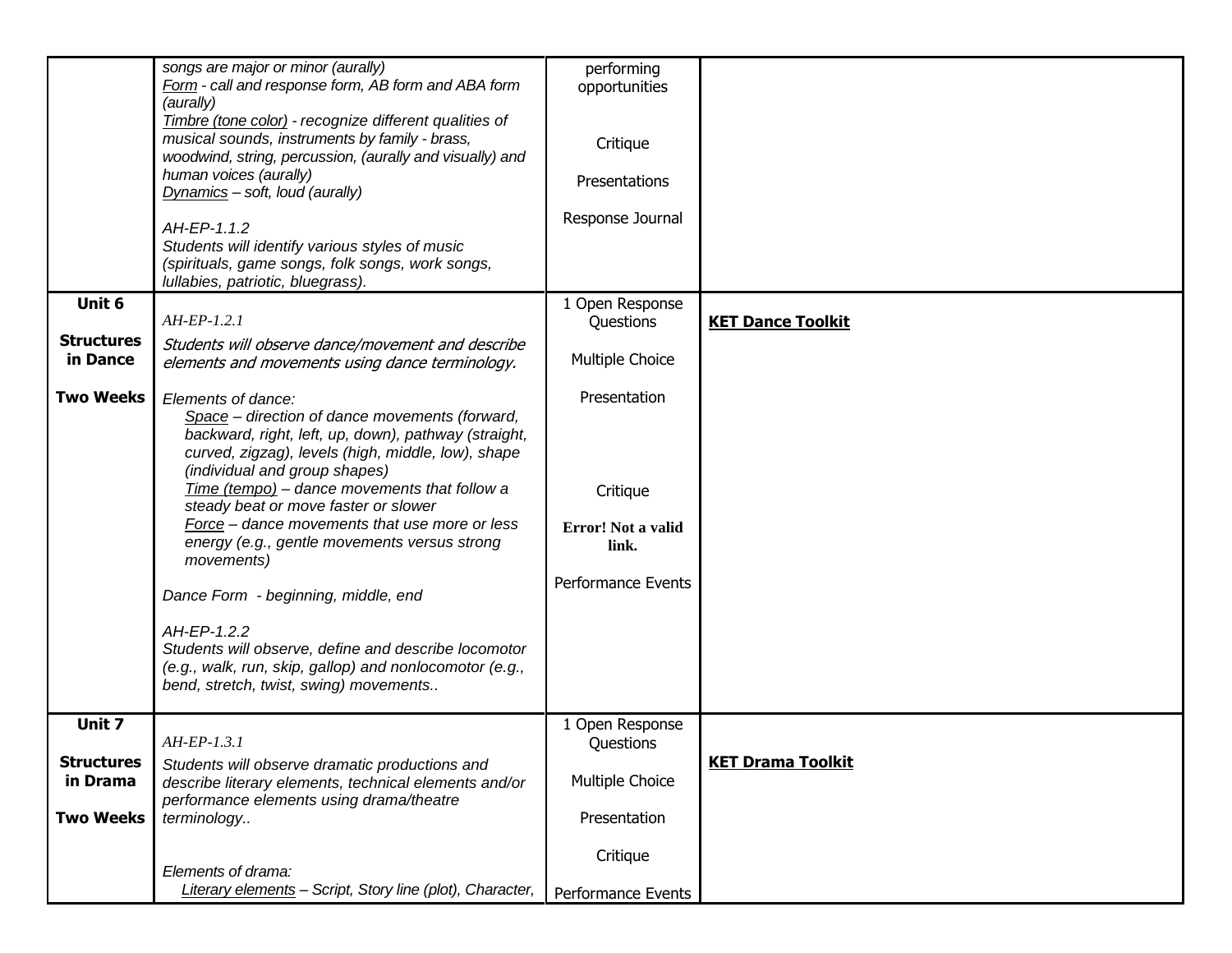|                                                                              | Story organization (beginning, middle, end),<br>Technical elements - Scenery, Costumes, Props,<br>Make-up<br>Performance elements:<br>Acting (how speaking, moving help to create<br>characters)<br>AH-EP-1.3.3<br>Students will identify a variety of creative dramatics<br>(improvisation, mimicry, pantomime, role playing and<br>storytelling).                                                                                                                                                                                                                                                                                                                                                                                                                                                              |                                                                                                                                                                            |                                                      |
|------------------------------------------------------------------------------|------------------------------------------------------------------------------------------------------------------------------------------------------------------------------------------------------------------------------------------------------------------------------------------------------------------------------------------------------------------------------------------------------------------------------------------------------------------------------------------------------------------------------------------------------------------------------------------------------------------------------------------------------------------------------------------------------------------------------------------------------------------------------------------------------------------|----------------------------------------------------------------------------------------------------------------------------------------------------------------------------|------------------------------------------------------|
| Unit 8<br><b>Structures</b><br>in Visual<br><b>Arts</b><br><b>Five Weeks</b> | AH-EP-1.4.1<br>Students will identify or describe elements of art and<br>principles of design in works of art.<br>Elements of art:<br>Line, Shape, Form, Texture and Color (primary and<br>secondary hues) and color schemes (warm, cool,<br>neutral - black, white, gray, sometimes<br>brown/beige as earth tones)<br>Principles of design: Organization of visual<br>compositions: Emphasis (focal point), Pattern, Balance<br>(symmetry), Contrast (e.g., black/white,<br>rough/smooth)<br><b>HCPS-AH-EP-1.4.2</b><br>Students will explore and experience various media<br>and processes.<br>Media (plural) / medium (singular): (used to produce<br>artworks)<br>Two-dimensional- crayon, pencil, paint, paper<br>Three-dimensional - cla<br>Art processes:<br>Two-dimensional - drawing, painting, collage | 3 Open Response<br>Questions<br>Multiple Choice<br>Performance Events<br>Project<br>Presentation<br>Critique<br>Error! Not a valid<br>link.<br>Error! Not a valid<br>link. | <b>Art Prints:</b><br><b>KET Visual Arts Toolkit</b> |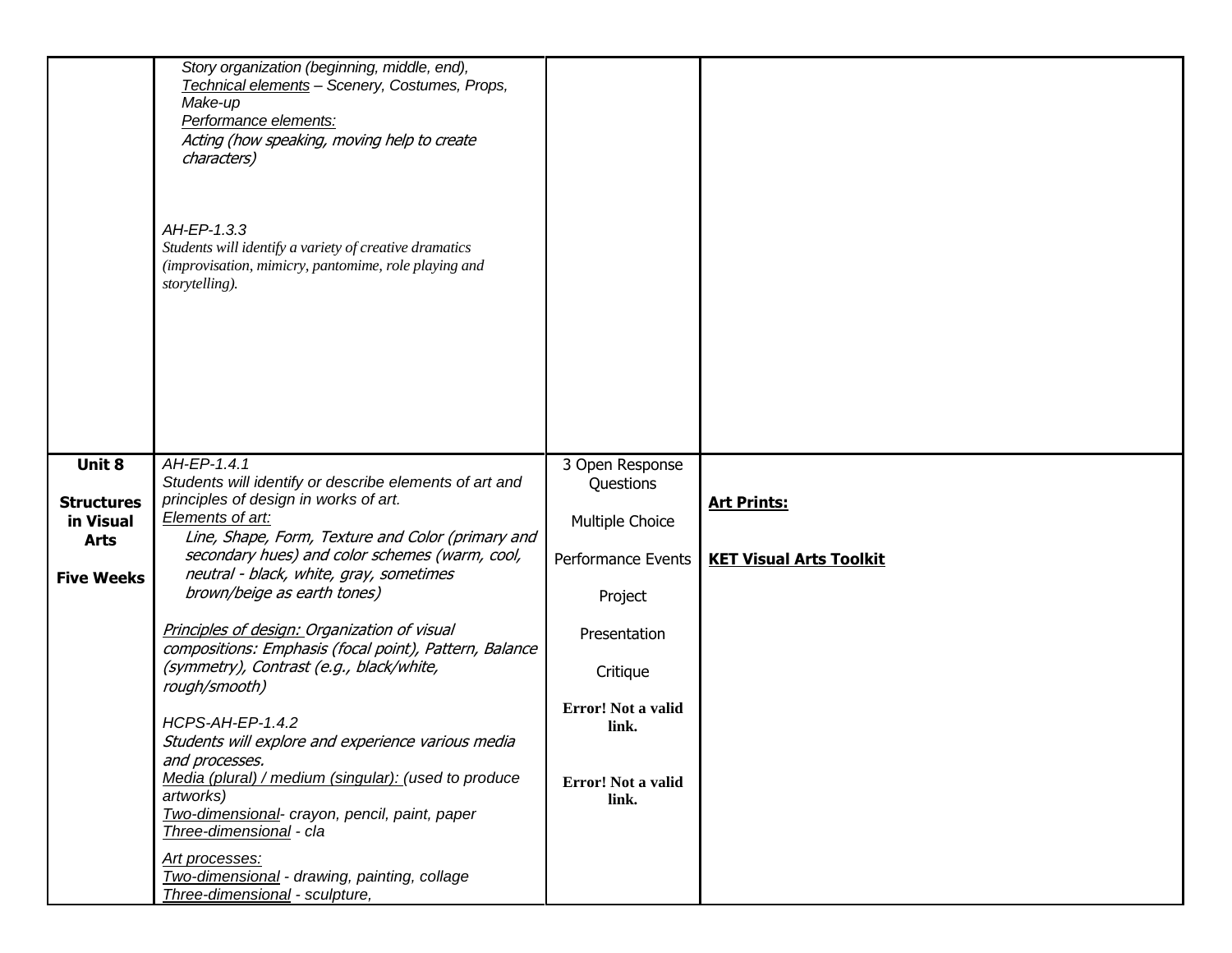|                                | Subject matter: (e.g. landscape, portrait, still life)                   |                    |  |
|--------------------------------|--------------------------------------------------------------------------|--------------------|--|
|                                |                                                                          |                    |  |
|                                |                                                                          |                    |  |
|                                |                                                                          |                    |  |
| Unit 9                         |                                                                          | 1 Open Response    |  |
|                                | $AH-EP-2.1.1$                                                            | Questions          |  |
| <b>Humanity</b><br>in the arts | Students will identify music from the following cultures<br>and periods. | Multiple Choice    |  |
| 2 Weeks                        | Cultures:                                                                | Performance Events |  |
|                                | Native American                                                          |                    |  |
|                                | Traditional Appalachian<br><b>West African</b>                           | Presentation       |  |
|                                |                                                                          |                    |  |
|                                | Periods:<br>Colonial American                                            |                    |  |
|                                |                                                                          |                    |  |
|                                |                                                                          |                    |  |
|                                |                                                                          |                    |  |
|                                | AH-EP-2.2.1                                                              |                    |  |
|                                | Students will identify dances of the following cultures                  |                    |  |
|                                | and periods.                                                             |                    |  |
|                                | Cultures:                                                                |                    |  |
|                                | Native American                                                          |                    |  |
|                                | Traditional Appalachian                                                  |                    |  |
|                                | <b>West African</b>                                                      |                    |  |
|                                |                                                                          |                    |  |
|                                | Periods:<br>Colonial American                                            |                    |  |
|                                |                                                                          |                    |  |
|                                | $AH-EP-2.3.1$                                                            |                    |  |
|                                | Students will identify folktales, legends or myths from                  |                    |  |
|                                | the following cultures and periods.                                      |                    |  |
|                                | Cultures:                                                                |                    |  |
|                                | Native American,                                                         |                    |  |
|                                | Traditional Appalachian                                                  |                    |  |
|                                | <b>West African</b>                                                      |                    |  |
|                                | Periods:                                                                 |                    |  |
|                                | Colonial American                                                        |                    |  |
|                                |                                                                          |                    |  |
|                                | AH-EP-2.4.1                                                              |                    |  |